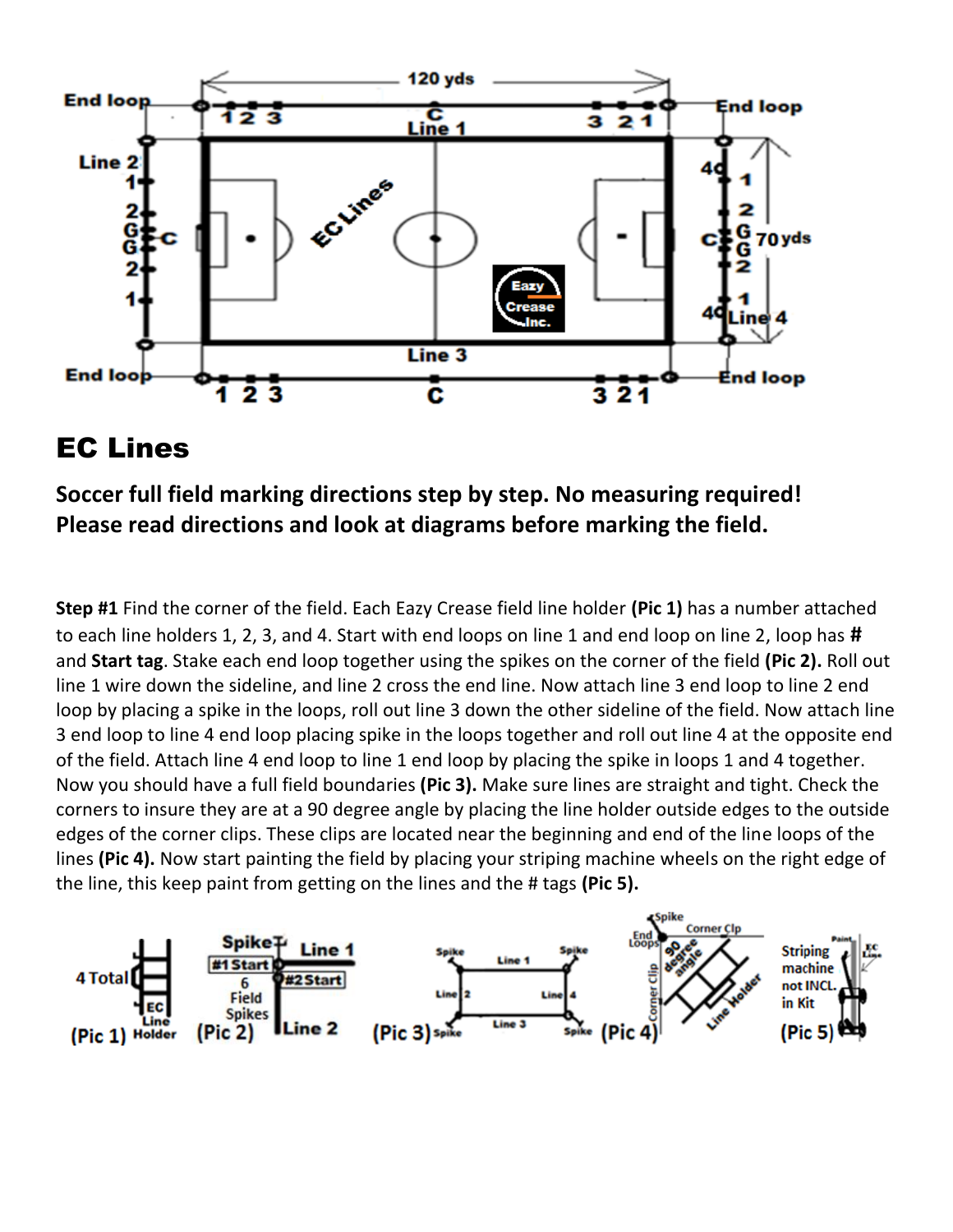**Step #2** Now that you have painted the boundaries of the field, move end line 2 or 4 to **clip 1** on lines 1 and 3, place spike next to **clip 1.** This will allow you to mark the top of the goal box **(Pic 6).** Make sure line 2 or 4 is straight and tight. Paint between clips 2 on line 2 or 4 Put wheels of striping machine next to the line to keep from getting paint on line **(Pic 7).**



**Step #3** Move end line 2 or 4 to **clip 2** on sidelines 1 and 3. This will allow you to mark the penalty kick mark clip **C** on line 2 or 4. Make sure line 2 or 4 are straight and tight. Paint one foot circle or line **(Pic 8).**



**Step #4** Move end line 2 or 4 to **clip 3** on sidelines 1 and 3. This will allow you to mark the top of the penalty box **(Pic 9).** Make sure line 2 or 4 are straight and tight. Paint between clips 1 on line 2 or 4. Put wheels of striping machine next to the line to keep from getting paint on line**(Pic 10).**

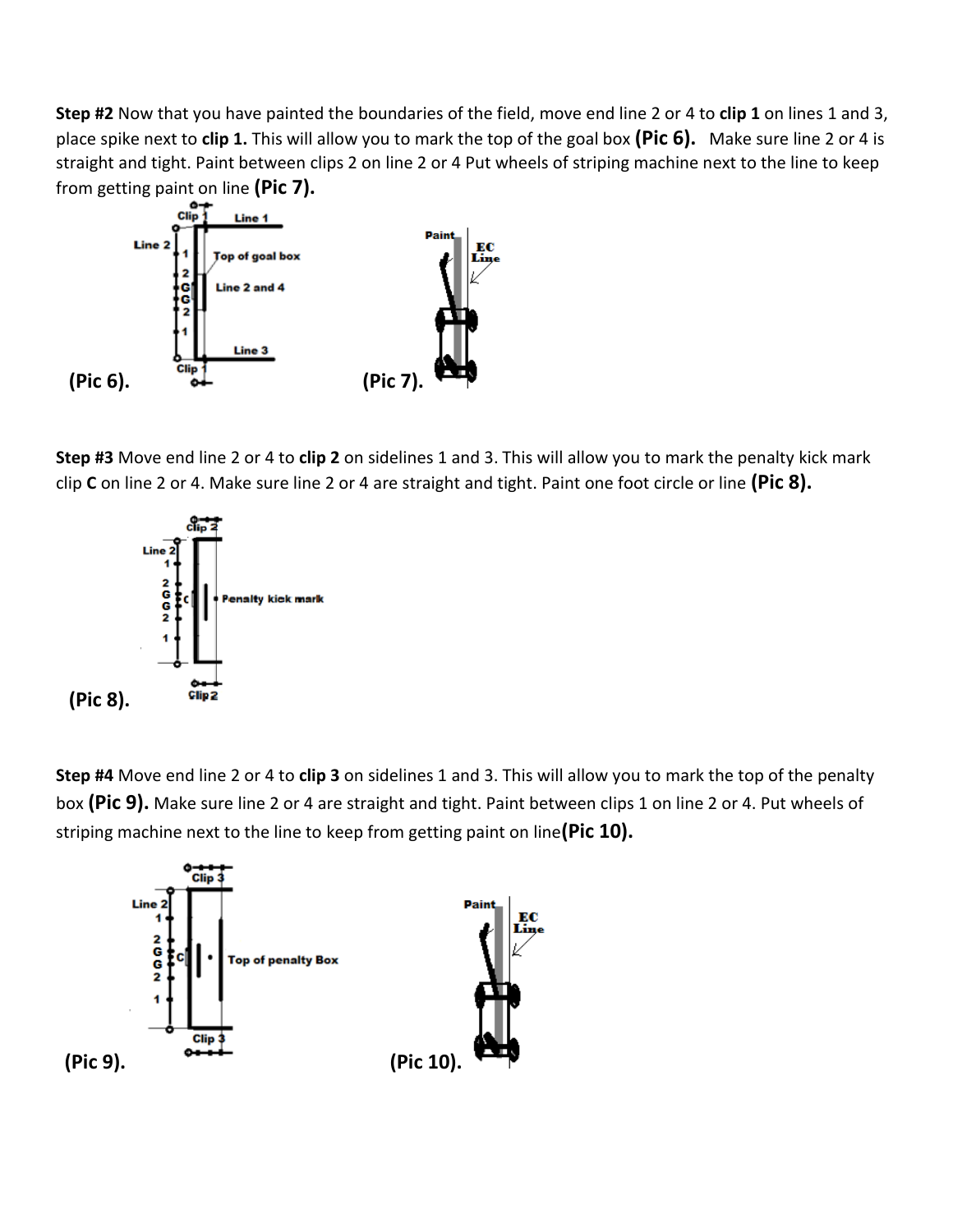**Step #5** Move end line 2 or 4 to clip C on sidelines 1 and 3. This will allow you to mark the center line **(Pic 11).** Make sure line 2 or 4 are straight and tight. Paint from side line to side line on line 2 or 4. Put wheels of striping machine next to the line to keep from getting paint on line **(Pic 12).** . **Repeat Step #4, #3, and #2 on other side of field.**



**Step #6** Move end line 2 or 4 back to the End line. Move side line 1 or 3 to **clip 1** on line 2 and 4 to mark the side of the penalty box **(Pic 13).** . Make sure line 1 or 3 are straight and tight. Mark from the end line to the top of the penalty box. Put wheels of stripping machine next to the line to keep from getting paint on line **(Pic 14).**



**Step #7** Move side line 1 or 3 to **clip 2** on end line 2 and 4 to mark the side of the goal box **(Pic 15).** Make sure line 1 or 3 are straight and tight. Mark from the end line to the top of the goal box. Put wheels of striping machine next to the line to keep from getting paint on line **(Pic 16).**



**Step #8** repeat steps #7 and #6 on the other side of goal **(Pic 17).**